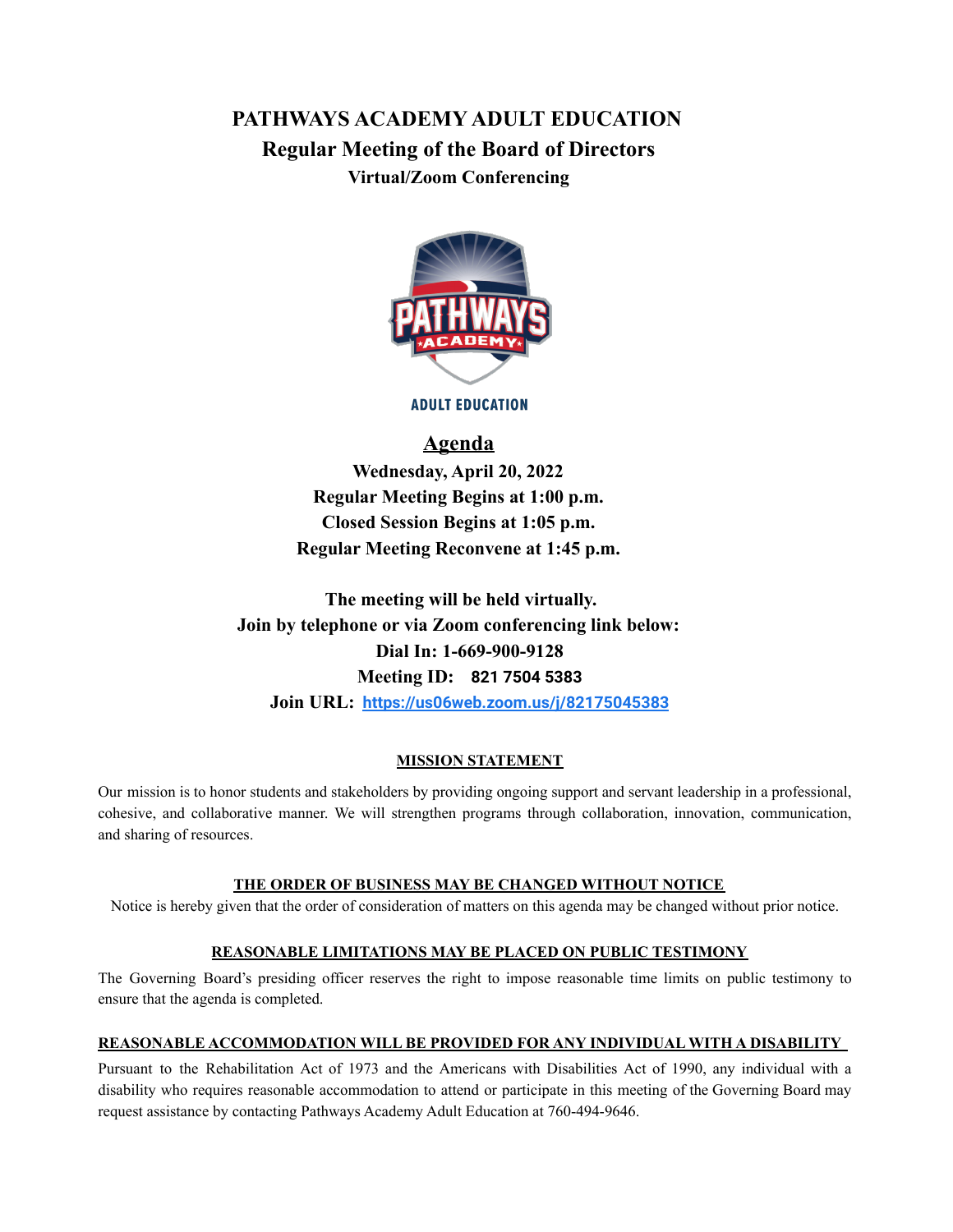# 1. **CALL TO ORDER AND ROLL CALL** Time: \_\_\_\_\_\_

### **1.1.** Roll Call

| Charlie Padilla | President      |
|-----------------|----------------|
| Rudy Kastelic   | Vice President |
| Thomas Schaaf   | Clerk          |

### **2. APPROVE/ADOPT AGENDA**

It is recommended the Board of Directors adopt as presented, the agenda for the Regular Board meeting of April 20, 2022.

| Roll Call Vote: |             |      |             |        |
|-----------------|-------------|------|-------------|--------|
| Charlie Padilla |             |      |             |        |
| Rudy Kastelic   |             |      |             |        |
| Thomas Schaaf   |             |      |             |        |
| Moved by        | Seconded by | Ayes | <b>Nays</b> | Absent |

# **3. PUBLIC COMMENT - CLOSED SESSION**

The public has a right to comment on any items of the closed session agenda. Members of the public will be permitted to comment on any other item within the Board's jurisdiction under section 8.0 Public Comments at Board Meetings.

### **4. ADJOURN TO CLOSED SESSION** Time: \_\_\_\_\_\_

The Board will consider and may act on any of the Closed Session matters listed in Agenda Item 5.0.

| <b>Roll Call Vote:</b> |             |      |             |        |
|------------------------|-------------|------|-------------|--------|
| Charlie Padilla        |             |      |             |        |
| Rudy Kastelic          |             |      |             |        |
| Thomas Schaaf          |             |      |             |        |
| Moved by               | Seconded by | Aves | <b>Navs</b> | Absent |

## **5. CLOSED SESSION**

CONFERENCE WITH LEGAL COUNSEL - POTENTIAL LITIGATION There is significant exposure to litigation against the Agency pursuant to Government Code section (§ 54956.9(d)(2).)

a. TR v. Pathways Academy Adult Education, Case No. 37-2021-00022441-CU-WT-NC

## CONFERENCE WITH LEGAL COUNSEL - ANTICIPATED LITIGATION

Significant exposure to litigation pursuant to paragraph (2) or (3) of subdivision (d) of Government Code Section 54956.9: (one potential case)

Public Employee Performance Evaluation Pursuant to Government Code 54957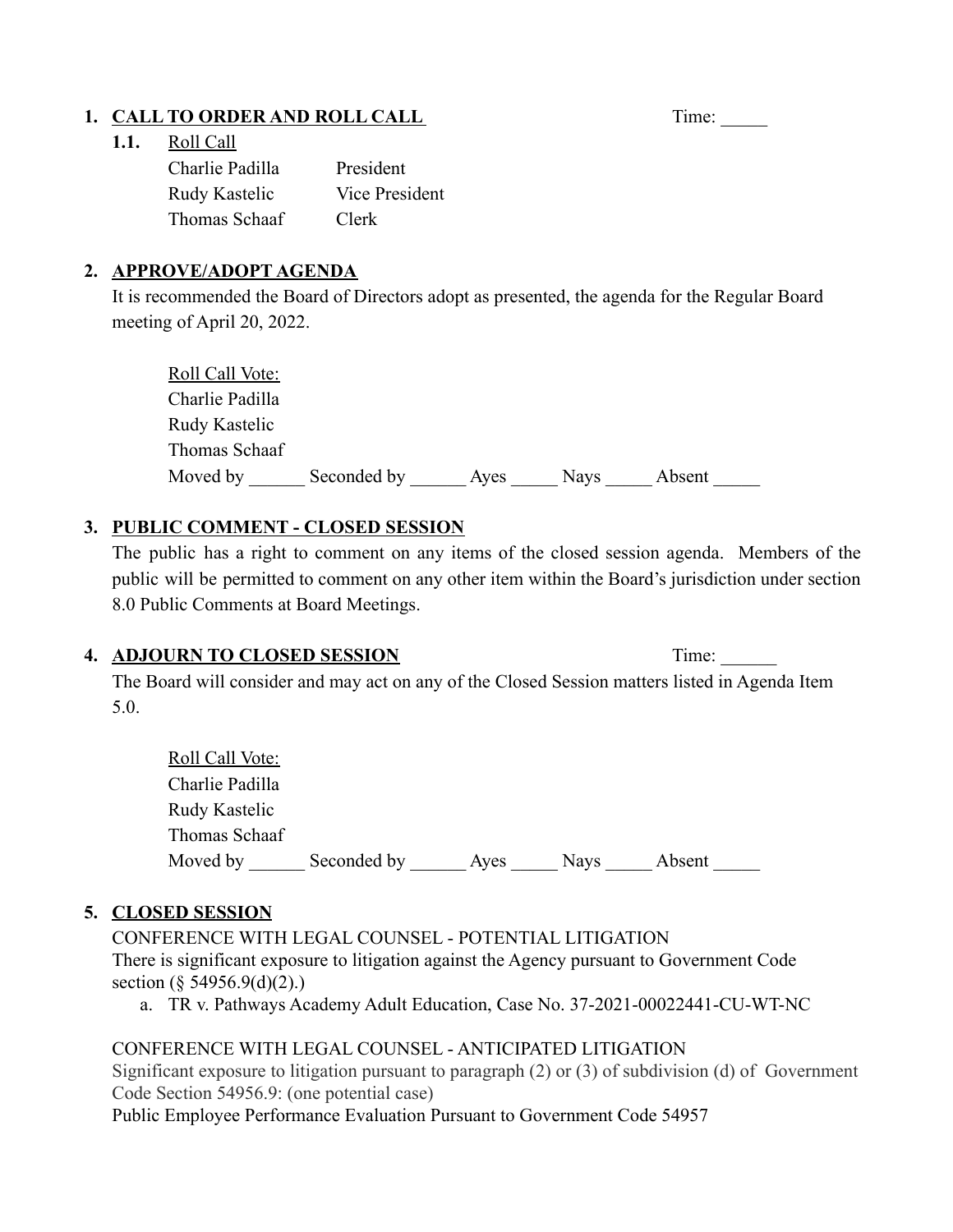a. Performance Evaluation, Director

### **6. RECONVENE REGULAR MEETING** Time:

# **7. PLEDGE OF ALLEGIANCE** Led by:

### **8. PUBLIC COMMENTS/RECOGNITION/REPORTS**

Please submit a Request to Speak to the Board of Directors using the chat feature on the right hand side of the Zoom platform. Please state the agenda item number that you wish to address prior to the agenda item being called by the Board President. Not more than three (3) minutes are to be allotted to any one (1) speaker, and no more than twenty (20) minutes on the same subject. This portion of the agenda is for comments, recognitions and reports to the Board and is not intended to be a question and answer period. If you have questions for the Board, please provide the Board President with a written statement and an administrator will provide answers at a later date.

## **9. CORRESPONDENCE/PROPOSALS/REPORTS**

- **9.1.** School Highlights, Weekly Enrollment and ADA Scoreboard, Presented by Jarom Luedtke, **Director**
- **9.2.** 2021-22 Organizational Chart and Options 1 & 2 for 2022-23 School Year, Presented by Jarom Luedtke, Director

### **10. CONSENT CALENDAR**

Items listed under Consent Calendar are considered routine and will be approved/adopted by a single motion. There will be no separate discussion of these items; however, any item may be removed from the Consent Calendar upon the request of any member of the Board, discussed, and acted upon separately.

### **Consent Calendar - Board Meeting Minutes**

**10.1.** Minutes of the Regular Board Meeting that was held on March 9, 2022

### **Consent Calendar - Business Services**

**10.2.** Check Register - March 2022

### **Consent Calendar - Education/Student Services**

**10.3.** Approval of Instructional Calendar Track G 2022-23

**10.4.** Approval of Instructional Calendar Track H 2022-23

## **Consent Calendar - Personnel Services**

**10.5.** Approval of Job Descriptions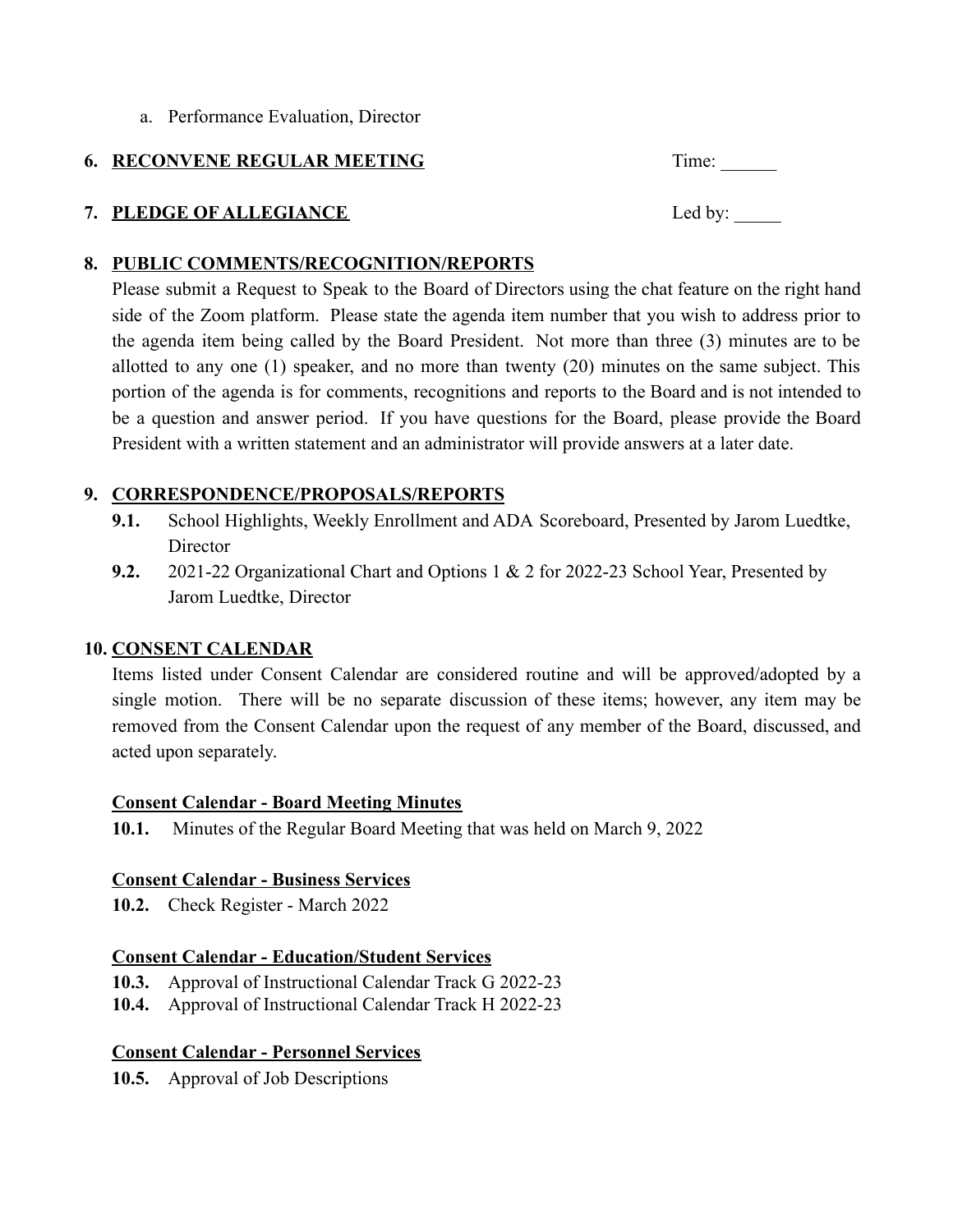| Roll Call Vote: |             |      |             |        |  |
|-----------------|-------------|------|-------------|--------|--|
| Charlie Padilla |             |      |             |        |  |
| Rudy Kastelic   |             |      |             |        |  |
| Thomas Schaaf   |             |      |             |        |  |
| Moved by        | Seconded by | Aves | <b>Nays</b> | Absent |  |

### **11. BUSINESS/FINANCIAL SERVICES**

#### **11.1. (Action) Approval of School Pathways Access Agreement (Renewal)**

It is recommended the Board approve the School Pathways Access Agreement for Pathways Academy Adult Education - Warner (#2052).

#### **Fiscal Impact**: \$12,779.38

| <b>Roll Call Vote:</b> |             |      |             |        |
|------------------------|-------------|------|-------------|--------|
| Charlie Padilla        |             |      |             |        |
| Rudy Kastelic          |             |      |             |        |
| Thomas Schaaf          |             |      |             |        |
| Moved by               | Seconded by | Aves | <b>Navs</b> | Absent |

#### **11.2. (Action) Approval of Closure of Chase Bank Account \*2673 (Debit Card)**

It is recommended the Board approve the closure of Chase bank account \*2673 (Debit Card) for Pathways Academy Adult Education - Warner (#2052).

**Fiscal Impact:** None.

| Roll Call Vote: |             |      |             |        |  |
|-----------------|-------------|------|-------------|--------|--|
| Charlie Padilla |             |      |             |        |  |
| Rudy Kastelic   |             |      |             |        |  |
| Thomas Schaaf   |             |      |             |        |  |
| Moved by        | Seconded by | Aves | <b>Nays</b> | Absent |  |

## **11.3. (Action) Approval of Memorandum of Understanding (MOU) between Workforce**

# **Investment Opportunity Act (WIOA) Program Service Provider, Community Services Employment Training (CSET) and Pathways Academy Charter School - Adult Education (PACSAE)**

It is recommended the Board approve the MOU between Workforce Investment Opportunity Act (WIOA) Program Service Provider, Community Services Employment Training (CSET) and Pathways Academy Charter School - Adult Education (PACSAE).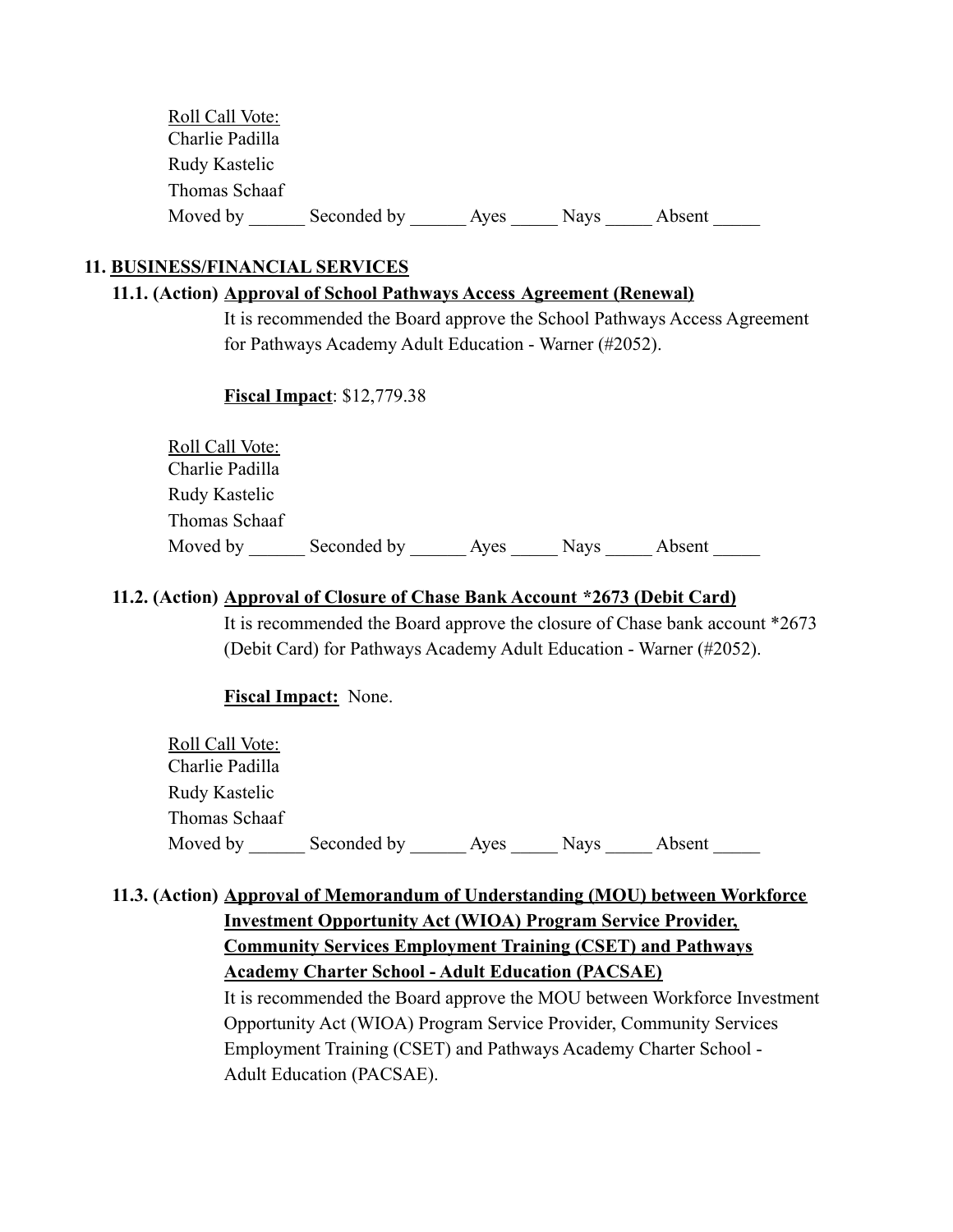#### **Fiscal Impact:** None.

| Roll Call Vote: |             |      |             |        |  |
|-----------------|-------------|------|-------------|--------|--|
| Charlie Padilla |             |      |             |        |  |
| Rudy Kastelic   |             |      |             |        |  |
| Thomas Schaaf   |             |      |             |        |  |
| Moved by        | Seconded by | Aves | <b>Nays</b> | Absent |  |

#### **12. PERSONNEL SERVICES**

# **12.1. (Action) Approval of 2022-23 Change in Employer Contribution towards Employee Benefit Plans**

It is recommended the Board discuss and potentially approve a change in employer contribution amount towards employee benefit plans for the 2022-23 school year.

**Fiscal Impact:** To be determined based on actual rates.

| Roll Call Vote: |             |      |             |        |
|-----------------|-------------|------|-------------|--------|
| Charlie Padilla |             |      |             |        |
| Rudy Kastelic   |             |      |             |        |
| Thomas Schaaf   |             |      |             |        |
| Moved by        | Seconded by | Aves | <b>Navs</b> | Absent |

## **12.2. (Action) Approval of Declaration of Need (DON)**

It is recommended the Board approve the Declaration of Need (DON) for Pathways Academy Adult Education - Warner (#2052).

#### **Fiscal Impact:** None.

| Roll Call Vote: |             |      |             |        |
|-----------------|-------------|------|-------------|--------|
| Charlie Padilla |             |      |             |        |
| Rudy Kastelic   |             |      |             |        |
| Thomas Schaaf   |             |      |             |        |
| Moved by        | Seconded by | Aves | <b>Navs</b> | Absent |

#### **13. POLICY DEVELOPMENT**

#### **13.1. (Action) Approval of New Board Policies**

It is recommended the Board approve the proposed policies. These policies will replace the current policies and will allow the Board to address any related complaints or issues that may be raised in the school/work environment.